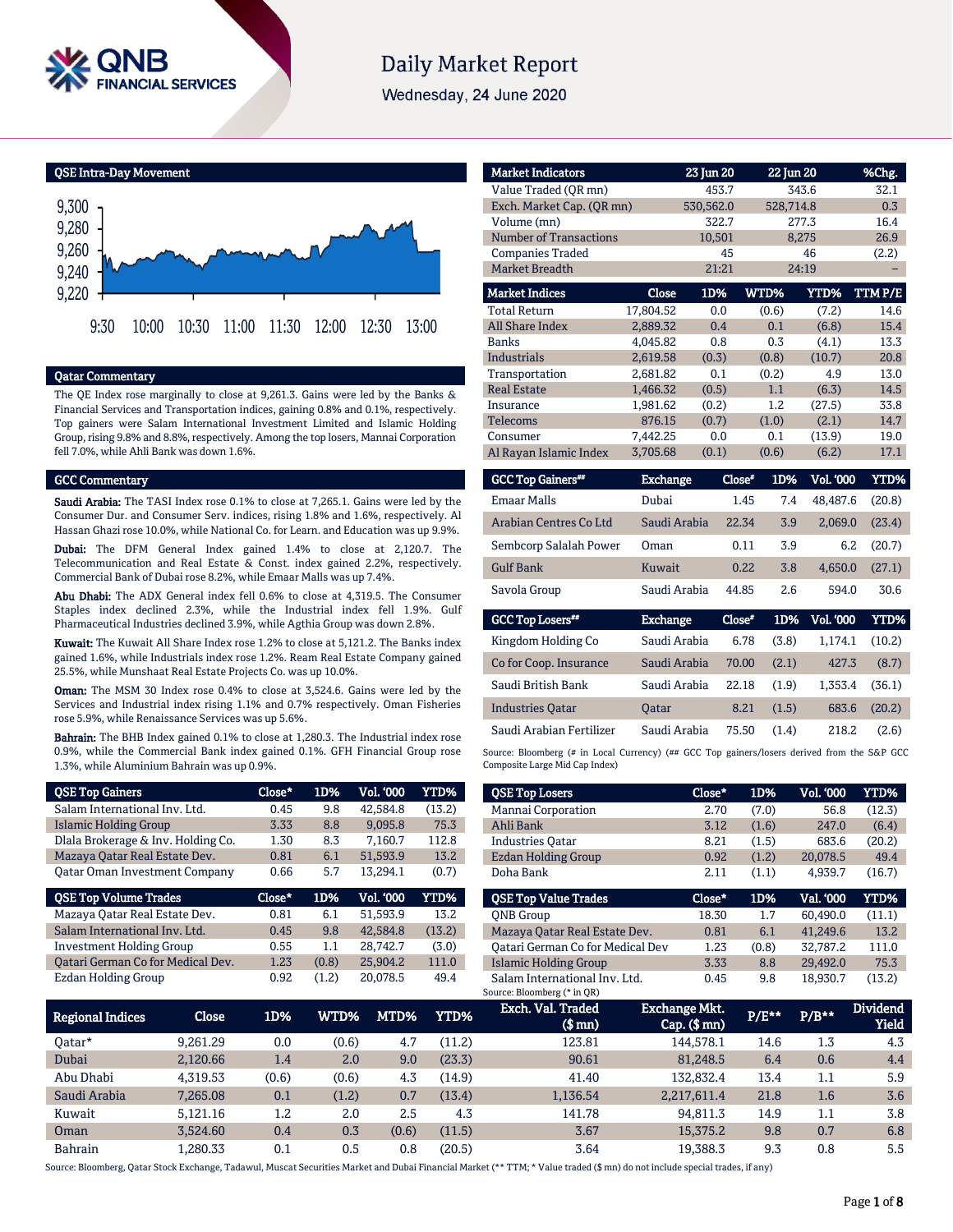# Qatar Market Commentary

- The QE Index rose marginally to close at 9,261.3. The Banks & Financial Services and Transportation indices led the gains. The index rose on the back of buying support from GCC shareholders despite selling pressure from Qatari and non-Qatari shareholders.
- Salam International Investment Limited and Islamic Holding Group were the top gainers, rising 9.8% and 8.8%, respectively. Among the top losers, Mannai Corporation fell 7.0%, while Ahli Bank was down 1.6%.
- Volume of shares traded on Tuesday rose by 16.4% to 322.7mn from 277.3mn on Monday. Further, as compared to the 30-day moving average of 220.1mn, volume for the day was 46.6% higher. Mazaya Qatar Real Estate Development and Salam International Investment Limited were the most active stocks, contributing 16.0% and 13.2% to the total volume, respectively.

| <b>Overall Activity</b>    | Buy %* | Sell %* | Net (QR)        |
|----------------------------|--------|---------|-----------------|
| Oatari Individuals         | 43.99% | 47.75%  | (17,095,320.81) |
| <b>Oatari Institutions</b> | 18.12% | 16.76%  | 6,174,793.39    |
| Oatari                     | 62.11% | 64.51%  | (10,920,527.42) |
| <b>GCC</b> Individuals     | 1.69%  | 1.09%   | 2.699.413.53    |
| <b>GCC</b> Institutions    | 4.28%  | 2.34%   | 8,813,501.13    |
| <b>GCC</b>                 | 5.97%  | 3.43%   | 11,512,914.67   |
| Non-Oatari Individuals     | 14.65% | 15.58%  | (4,257,390.44)  |
| Non-Oatari Institutions    | 17.28% | 16.48%  | 3,665,003.19    |
| Non-Oatari                 | 31.93% | 32.06%  | (592, 387, 25)  |

Source: Qatar Stock Exchange (\*as a % of traded value)

# Global Economic Data and Earnings Calendar

#### Global Economic Data

| Date  | <b>Market</b> | <b>Source</b>                            | <b>Indicator</b>                     | Period | Actual           | <b>Consensus</b>         | <b>Previous</b> |
|-------|---------------|------------------------------------------|--------------------------------------|--------|------------------|--------------------------|-----------------|
| 06/23 | <b>US</b>     | Markit                                   | Markit US Manufacturing PMI          | Jun    | 49.6             | 50                       | 39.8            |
| 06/23 | <b>US</b>     | Markit                                   | <b>Markit US Services PMI</b>        | Jun    | 46.7             | 48                       | 37.5            |
| 06/23 | <b>US</b>     | Markit                                   | Markit US Composite PMI              | Jun    | 46.8             | $\overline{\phantom{m}}$ | 37              |
| 06/23 | <b>US</b>     | <b>US Census Bureau</b>                  | <b>New Home Sales</b>                | May    | 676 <sub>k</sub> | 640 <sub>k</sub>         | 580k            |
| 06/23 | <b>US</b>     | <b>US Census Bureau</b>                  | New Home Sales MoM                   | May    | 16.6%            | 2.7%                     | $-5.2%$         |
| 06/23 | <b>UK</b>     | Markit                                   | Markit UK PMI Manufacturing SA       | Jun    | 50.1             | 45                       | 40.7            |
| 06/23 | UK            | Markit                                   | Markit/CIPS UK Services PMI          | Jun    | 47               | 40                       | 29              |
| 06/23 | <b>UK</b>     | Markit                                   | Markit/CIPS UK Composite PMI         | Jun    | 47.6             | 41.2                     | 30              |
| 06/23 | EU            | Markit                                   | Markit Eurozone Manufacturing PMI    | Jun    | 46.9             | 45                       | 39.4            |
| 06/23 | <b>EU</b>     | Markit                                   | <b>Markit Eurozone Services PMI</b>  | Jun    | 47.3             | 41.5                     | 30.5            |
| 06/23 | EU            | Markit                                   | Markit Eurozone Composite PMI        | Jun    | 47.5             | 43                       | 31.9            |
| 06/23 | Germany       | Markit                                   | Markit/BME Germany Manufacturing PMI | Jun    | 44.6             | 42.5                     | 36.6            |
| 06/23 | Germany       | Markit                                   | <b>Markit Germany Services PMI</b>   | Jun    | 45.8             | 42.3                     | 32.6            |
| 06/23 | Germany       | Markit                                   | Markit/BME Germany Composite PMI     | Jun    | 45.8             | 44.4                     | 32.3            |
| 06/23 | France        | Markit                                   | Markit France Manufacturing PMI      | Jun    | 52.1             | 46                       | 40.6            |
| 06/23 | France        | Markit                                   | <b>Markit France Services PMI</b>    | Jun    | 50.3             | 45.2                     | 31.1            |
| 06/23 | France        | Markit                                   | Markit France Composite PMI          | Jun    | 51.3             | 46.8                     | 32.1            |
| 06/23 | Japan         | Markit                                   | Jibun Bank Japan PMI Mfg             | Jun    | 37.8             | -                        | 38.4            |
| 06/23 | Japan         | Markit                                   | Jibun Bank Japan PMI Services        | Jun    | 42.3             | $\qquad \qquad -$        | 26.5            |
| 06/23 | Japan         | Markit                                   | Jibun Bank Japan PMI Composite       | Jun    | 37.9             | $-$                      | 27.8            |
| 06/23 | Japan         | Japan Machine Tool Builders' Association | Machine Tool Orders YoY              | May    | $-52.80%$        | $\overline{\phantom{m}}$ | $-52.80%$       |

Source: Bloomberg (s.a. = seasonally adjusted; n.s.a. = non-seasonally adjusted; w.d.a. = working day adjusted)

#### Earnings Calendar

| <b>The Contract of the Contract of the Contract of the Contract of the Contract of the Contract of the Contract of The Contract of The Contract of The Contract of The Contract of The Contract of The Contract of The Contract </b><br>Tickers | company<br>Name | reporting 202020 results .<br>vare   | --<br>No.<br>, ordavs remaining | Status |
|-------------------------------------------------------------------------------------------------------------------------------------------------------------------------------------------------------------------------------------------------|-----------------|--------------------------------------|---------------------------------|--------|
| <b>DHBK</b>                                                                                                                                                                                                                                     | Doha Bank       | $\sim$ $\sim$<br>$\Omega$<br>7-jul-2 | ັບບ                             | Due    |

Source: QSE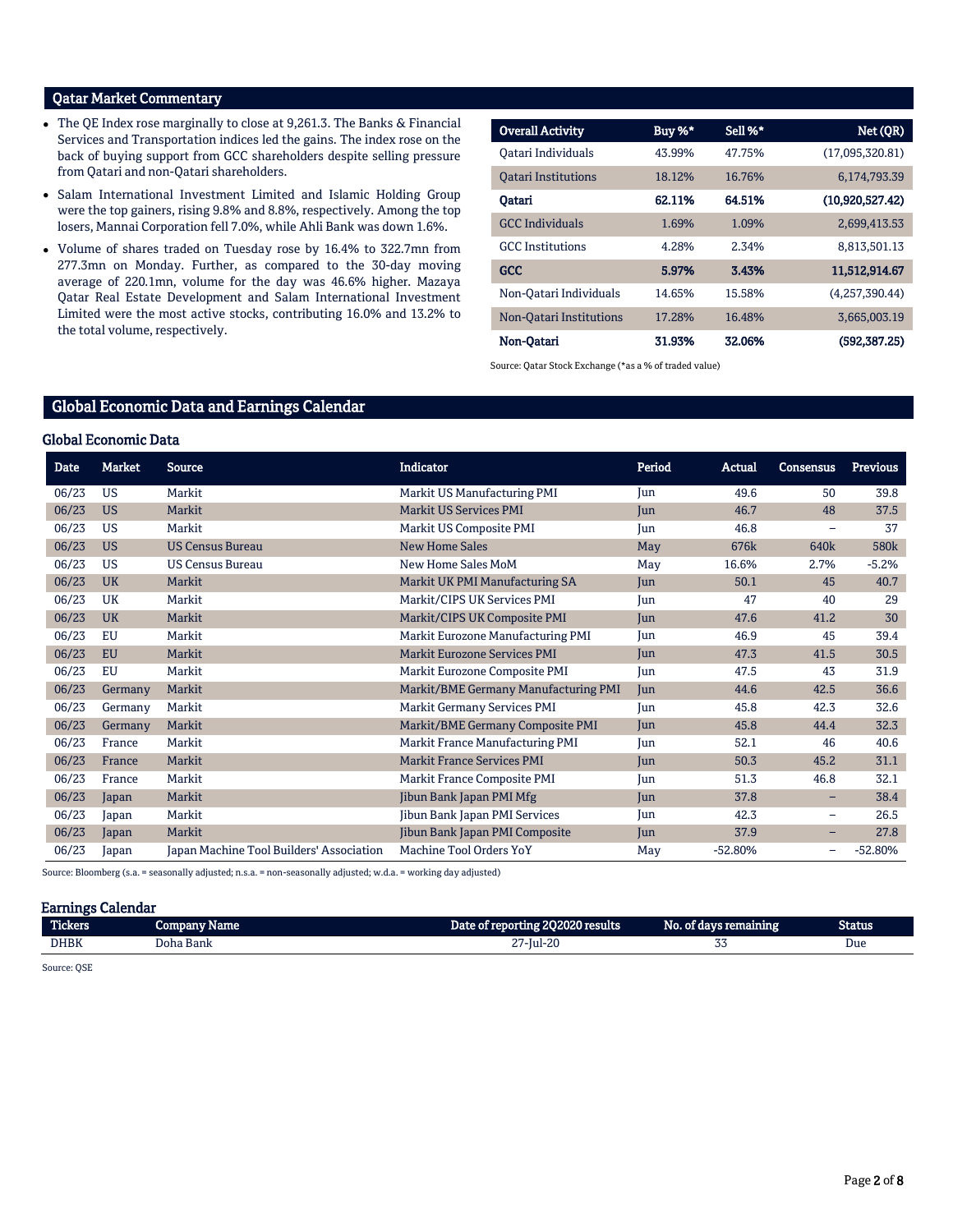# News

# Qatar

- OIGD postpones EGM due to lack of quorum Qatari Investors Group (QIGD) has announced that the necessary quorum for the second Extraordinary General Assembly Meeting (EGM) held on June 23, 2020, has not been met. Therefore, subject to Article 139 of the Companies Law and Article 58 of the Company statute, an invitation for a third meeting shall be made after thirty days from the date of the second meeting and it will be published after liaising with the concerned Government authorities. (QSE)
- Hamad Port container terminal 2 to be operational by year-end – The 403,500 square meters container terminal 2 (CT2) at the Hamad Port is slated to be operationalized by the end of 4Q2020. "On track for start of operations in late Q4 2020," said a tweet from the QTerminals, a terminal operating company jointly established by Mwani Qatar (51%) and Milaha (49%). The works on CT-2 had begun in December last year as part of Qatar's expansion strategy in its maritime sector. The CT2, with berth length of 1,200 meters and 17 meters draft alongside, will have annual capacity of 2mn TEUs (twenty-foot equivalent units). The CT-2 development at Hamad Port is located immediately to the north of the existing Container Terminal – 1. QTerminals provides container, general cargo, RORO, livestock and offshore supply services in Phase 1 of Hamad Port. The Phase I of Hamad Port consists of CT1, the general cargo terminal, the multi-user terminal, which handles Ro-Ro for vehicles, machinery, and live animals, and the offshore supply services terminal. Considering the sustained growth outlook of Qatar, both CT2 and CT1 are expected to give a big push to the domestic economy in the medium to long term, industry insiders said, highlighting that the port's throughput is estimated to be roughly 1.5 times gross domestic product or GDP. (Gulf-Times.com)
- PSA: Qatar's industrial production index drops 3.2% YoY in April – Qatar's industrial production index (IPI) amounted to 98.3 points in April 2020, a decrease of 2.5% compared to the previous month (March 2020). It decreased by 3.2% when compared to the corresponding month of 2019, data released by Planning and Statistics Authority (PSA) showed. The IPI consists of three main components: 'Mining' with a relative importance of 83.6%, 'Manufacturing' with a relative importance of 15.2%, 'Electricity' with a relative importance of 0.7%, and finally 'Water' with a relative importance of 0.5%. The Mining index showed a decrease by 2.6% MoM, as a result of the decrease in the quantities of "crude oil and natural gas" by 2.6% and "other mining and quarrying" by 13.2%. The IPI of Mining has decreased by 3.3% YoY. The manufacturing index has decreased by 2% MoM. On the other hand, in terms of annual change, compared to April 2019, a decrease of 3.7% was recorded. An increase of 14.4% MoM was noticed in the production of electricity, while it increased 10.4% YoY. An increase of 6.6% MoM was noticed in the production of water with an increase of 19.9% YoY. (Qatar Tribune)
- Moody's: Qatar's spending cuts lowest among GCC sovereigns -Among the GCC sovereigns, Qatar has announced the most modest spending cuts so far as a measure to offset the potential revenue losses against the exposure to a combination of shocks.

Qatar's spending cuts so far, amount to around 4-5% of GDP, while other GCC nations' cuts are something 7.5% to 10%, estimates Moody's. Over the past three months, GCC governments have announced various measures to offset at least a part of the large revenue losses that Moody's expects will result this year from the combination of sharply lower oil prices and, in most cases, lower oil production. A vast majority of the measures announced so far have been on the expenditure side, reflecting the simultaneous shock to the nonoil economy from the coronavirus pandemic and governments' desires not to place an additional burden on the productive sectors through new or higher taxes and fees. While GCC sovereigns have provided some targeted support to buffer the economy against the coronavirus shock, most have enacted consolidation measures that significantly exceed the cost of fiscal stimulus with the aim of offsetting expected revenue losses. In Qatar, cuts include a large reduction in non-priority capital expenditures, which the government had announced in early March. It also includes a more recently announced plan to reduce the salaries of expatriates employed in the government sector by 30%, which, according to Moody's, could reduce spending by close to 1% of GDP on an annual basis. Differences in the policy responses announced by the GCC sovereigns to date have been, to a degree, proportionate to the size of the likely revenue loss in 2020. Because prices of liquefied natural gas-Qatar's main export are mostly set in long-term contracts and follow oil price movements with a lag, Qatar has some room to delay consolidation measures into 2021, when Moody's expects the impact of the oil price shock on Qatar's fiscal revenue to peak. Kuwait is an outlier, where the rating agency expects the most significant revenue losses, but where the fiscal adjustment has so far been minimal. The differences in policy response are, to a degree, proportional to the sovereigns' exposure to the shock, but are ultimately a reflection of differences in their institutions and governance strength (fiscal policy effectiveness in particular), which captures their adjustment capacity and indicates how durably lower oil prices are likely to impact their sovereign credit profiles. (Peninsula Qatar)

 GTA extends deadline to file tax returns by another two months – The General Tax Authority (GTA) has extended the period for tax returns by another two months. The new deadline to file returns will be August 30. This decision comes in line with the directives of HH The Amir of State of Qatar Sheikh Tamim bin Hamad Al Thani to provide the necessary services to citizens and residents, foremost of which is to provide safety and protection from COVID-19 and to ensure the continuation of their healthy life. (Qatar Tribune)

# International

 WTO says record trade plunge could have been worse – Global merchandise trade fell by a record amount in the first months of the year due to the COVID-19 pandemic, but stopped short of a worst-case scenario, the World Trade Organization (WTO) said on Tuesday. The Geneva-based body forecast in April that global trade in goods would fall by between 13% and 32% in 2020, numbers that the WTO chief described as "ugly", before rebounding by 21-24% in 2021. The WTO did not set new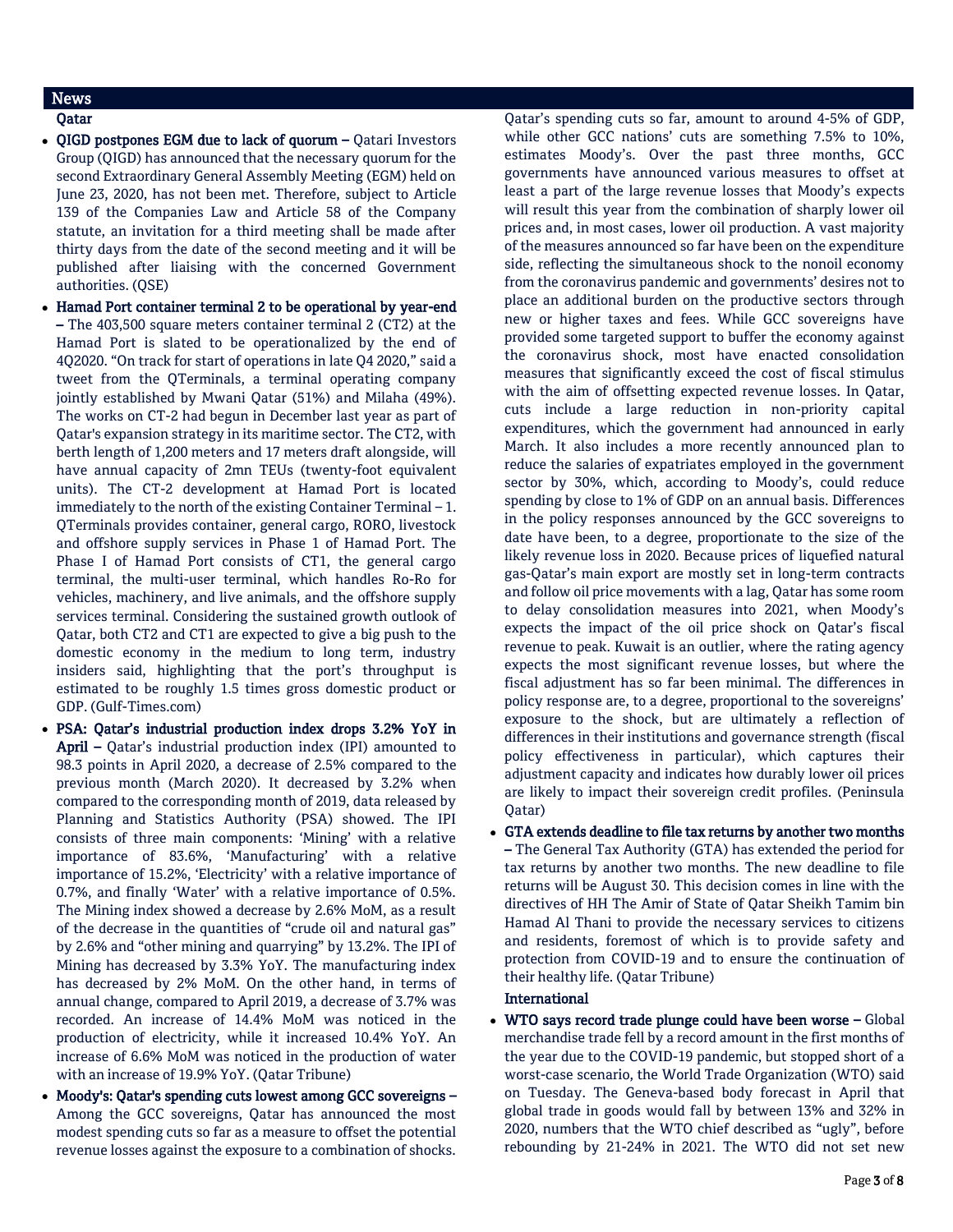figures on Tuesday, but said rapid responses by governments meant its pessimistic scenario for this year was unlikely. The volume of merchandise trade in fact shrank by 3% in the first quarter, the WTO said, and initial estimates pointed to a YoY decline of 18.5% for the second quarter. "The fall in trade we are now seeing is historically large – in fact, it would be the steepest on record. But there is an important silver lining here: it could have been much worse," said WTO director-general Roberto Azevedo. The WTO said governments had reacted quicker than in the 2008-2009 crisis and income support had encouraged consumers to keep spending. Some sectors such as automobiles had fallen sharply, but others such as electronics had held up well. If trade were to grow by 2.5% per quarter for the rest of the year, the more optimistic projection of minus 13% could be met, though that would still be worse than at the height of the financial crisis in 2009, when trade dropped by 12.5%. However, the WTO said weaker-than-expected growth, wider trade restrictions and a possible second wave of infections could see a 2021 rebound falling short. Trade could then recover only by about 5%, leaving it well short of the prepandemic trend. Monetary, fiscal and trade choices will play a significant role, the WTO said. (Reuters)

- US economy improving; rising COVID-19 cases a threat Sales of new US single-family homes increased more than expected in May and business activity contracted moderately this month, suggesting the economy was on the cusp of recovering from the recession caused by the COVID-19 crisis. But a resurgence in confirmed coronavirus cases across the country threatens the nascent signs of improvement evident in Tuesday's economic data. Many states have reported record daily increases in COVID-19 infections, which health experts have blamed on local governments reopening their economies too soon. The economy has stabilized as businesses reopened after closing in mid-March to control the spread of the respiratory illness. New home sales jumped 16.6% to a seasonally adjusted annual rate of 676,000 units last month, the Commerce Department said. New home sales are counted at the signing of a contract, making them a leading housing market indicator. Last month's increase left sales just shy of their pre-COVID-19 level. Sales dropped 5.2% in April to a pace of 580,000 units. Economists polled by Reuters had forecast new home sales, which account for about 14.7% of housing market sales, rising 2.9% to a pace of 640,000 in May. New home sales are drawn from building permits. Sales surged 12.7% from a year ago in May. The report followed on the heels of data last week showing home purchase applications at an 11-year high in mid-June and permits rebounding strongly in May. The broader economy slipped into recession in February, leaving nearly 20 million people unemployed as of May. In a separate report on Tuesday, data firm IHS Markit said its flash US Composite Output Index, which tracks the manufacturing and services sectors, rose to a reading of 46.8 in June from 37 in May. A reading below 50 indicates contraction in private sector output. The improvement was led by an ebb in the manufacturing sector downturn, with the flash Purchasing Managers Index climbing to 49.6 from 39.8 in May. The survey's services sector flash PMI rose to 46.7 from 37.5 in May. (Reuters)
- US business sector contraction eases in June US business activity contracted for a fifth straight month in June, but the

pace of decline eased, supporting views that the recession caused by the COVID-19 crisis was drawing to an end. Data firm IHS Markit said on Tuesday its flash US Composite Output Index, which tracks the manufacturing and services sectors, rose to a reading of 46.8 last month from 37 in May. A reading below 50 indicates contraction in private sector output. The economy slipped into recession in February. The improvement this month came as businesses reopened after shuttering in mid-March to control the spread of the respiratory illness. Still, layoffs continued this month and businesses put a freeze on hiring to deal with weak demand and to cut costs. The IHS Markit survey's flash Purchasing Managers Index for the services sector rose to 46.7 in June from 37.5 in the prior month. Economists polled by Reuters had forecast a reading of 46.0 in June for the services sector, which accounts for roughly twothirds of the US economy. (Reuters)

- US new home sales rebound strongly in May Sales of new US single-family homes increased more than expected in May, suggesting the housing market was on the cusp of recovery after being hammered, together with the broader economy, by the COVID-19 pandemic. The Commerce Department said on Tuesday new home sales jumped 16.6% to a seasonally adjusted annual rate of 676,000 units last month. New home sales are counted at the signing of a contract, making them a leading housing market indicator. April's sales pace was revised down to 580,000 units from the previously reported 623,000 units. Economists polled by Reuters had forecast new home sales, which account for about 10% of housing market sales, rising 2.9% to a pace of 640,000 in May. (Reuters)
- Britain bolsters regulatory powers to scrap Libor Britain said on Tuesday it will give regulators more powers to ensure that the Libor interest rate benchmark is scrapped in an orderly way and on time by the end of 2021. The London Interbank Offered Rate (LIBOR) is used to price contracts worth around \$400 trillion globally but regulators want to end its use after banks were fined billions of dollars for trying to manipulate the rate. Derivatives and some loans have already begun switching from Libor to being based on an overnight Sonia rate set by the Bank of England for sterling denominated contracts. It will not be possible to amend every contract by the end of 2021 and the legislation will give the Financial Conduct Authority (FCA) extra powers to protect users still holding contracts using Libor after the deadline. "The government recognises ... that legislative steps could help deal with this narrow pool of 'tough legacy' contracts that cannot transition from Libor," Britain's finance minister Rishi Sunak said in a statement. The FCA and Bank of England have dismissed talk that market disruption caused by the COVID-19 pandemic will mean a pushback to the end-2021 deadline, though some milestones have been delayed. Banking industry body UK Finance said the new powers will also help ensure a smoother, quicker and more efficient transition for contracts that can be changed. The Bank of England and the FCA said the legislation should not be seen as an excuse by market participants to slow efforts to ditch Libor. (Reuters)
- Nielsen: Convenience grocery stores outperform as Britons shop local – Grocery sales at British convenience stores were up 17% YoY in the four weeks to June 13, ahead of the 14% growth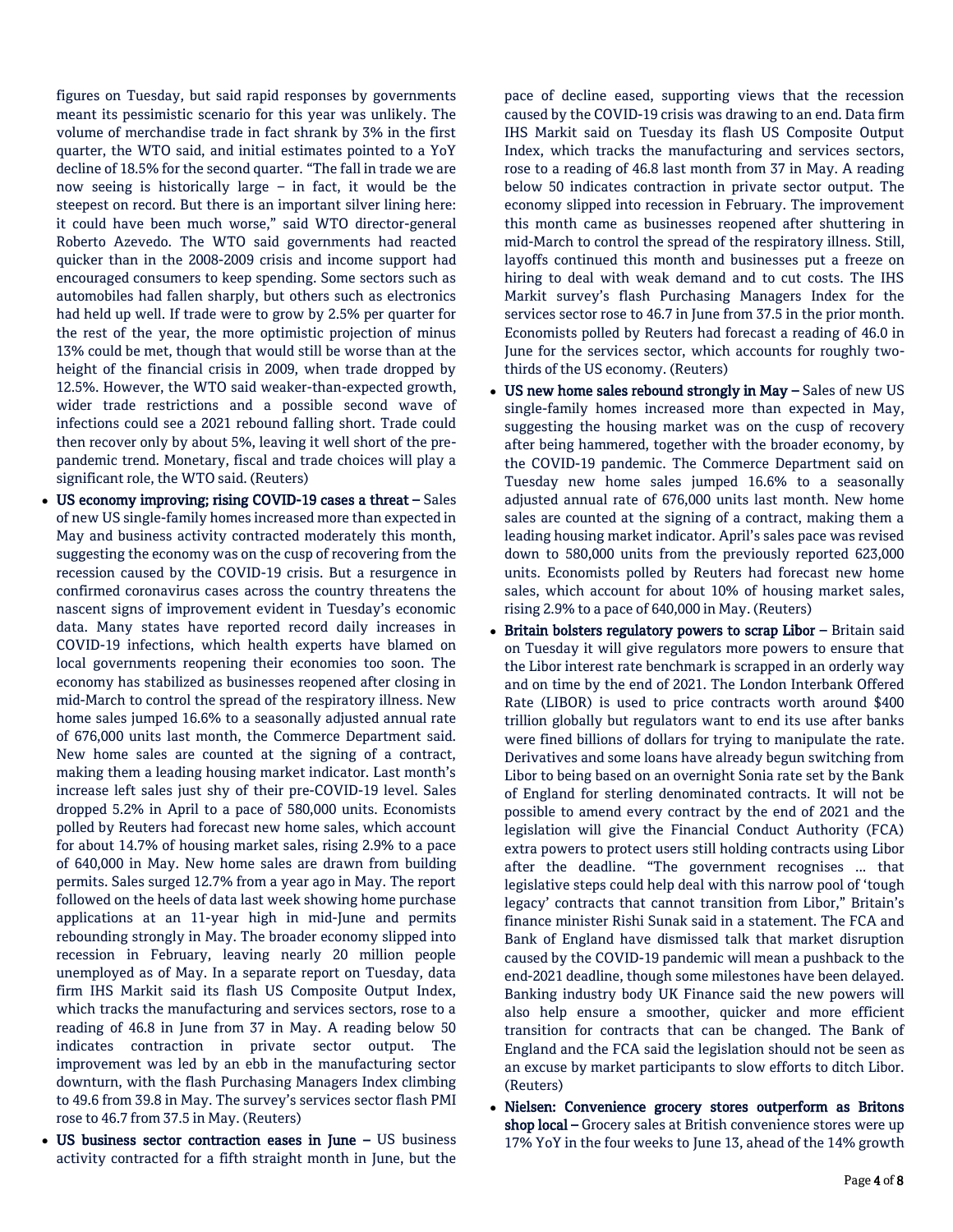in total grocery sales, as consumers in coronavirus lockdown prioritized shopping locally, industry data showed on Tuesday. Market researcher Nielsen said online shopping in lockdown also continued to be popular, with sales soaring 115% compared to the same period last year, and maintaining the 13% share of sales recorded in the previous four-week period. Nielsen said the average spend per shopping visit across all formats was 20.32 Pounds (\$25.30), a decrease of 1.30 Pounds compared to the previous four weeks. Over the 12 weeks to June 13, Iceland outperformed all other major UK grocery retailers with a 23.2% rise in sales YoY, thanks to a surge in demand for frozen food products during lockdown. Sales at the Co-Operative rose 15.9%, outperforming Britain's big four major supermarket groups and reflecting the fact that it operates a network of local convenience stores. (Reuters)

- Eurozone downturn eased in June, V-shaped recovery in doubt The historic Eurozone economic downturn eased again this month as swathes of businesses reopened after closures to stem the spread of the coronavirus, but a V-shaped recovery may be unlikely, a set of closely-watched surveys showed on Tuesday. Over 9mn people globally have been infected by the coronavirus and around 500,000 have died. Although new cases are still being reported, governments across Europe are gradually easing tough restrictions on citizens and businesses. Surveys measuring the rate of change compared with the previous month showed activity was still contracting across much of Europe, however, with France a stand-out as lockdown loosening there led to a modest return to growth. IHS Markit's Eurozone Flash Composite Purchasing Managers' Index (PMI), seen as a good gauge of economic health, recovered to 47.5 from May's 31.9, moving closer to the 50 mark separating growth from contraction. It hit a record-low 13.6 in April. A Reuters poll had predicted a more modest rise to 42.4. (Reuters)
- German economy to shrink by 6.5% this year due to coronavirus – The German economy will shrink by 6.5% this year due to the coronavirus pandemic, the government's council of economic advisers said on Tuesday, adding that the slump will be prolonged if the number of new infections jumps again. "The coronavirus pandemic is expected to cause the largest slump of the German economy since the founding of the Federal Republic. But we expect the recovery to start in the summer," council head Lars Feld said. Adjusted for calendar effects, the German economy is seen shrinking by 6.9% this year. The council said it expects a slow recovery in the second half of the year, with gross domestic product (GDP) forecast to grow by 4.9% next year. "This means GDP probably won't get back to its pre-pandemic level until 2022 at the earliest," the council said in a statement, adding that the government's stimulus measures were likely to support the recovery. The economic advisors cautioned, however, that the forecast was subject to "considerable uncertainty" as a second wave of new coronavirus infections would prolong the slump. (Reuters)
- German real wages saw weakest rise in around six years in 1Q2020 – Real wages in Germany rose by 0.4% in the first quarter but that was their weakest increase in around six years and came before the coronavirus pandemic took its full toll on Europe's largest economy, data from the Statistics Office showed on Tuesday. The Statistics Office said nominal wages

climbed by around 2.1% from the same period the previous year, while consumer prices rose by around 1.6% from the previous year, leaving consumers with more cash in their pockets. But the rise in real wages was the slowest since the fourth quarter of 2013. Germany went into lockdown in March to slow the spread of the coronavirus, with many firms halting production and shops closing. Some companies have resorted to using short-time work - a form of state aid that allows employers to switch employees to shorter working hours during an economic downturn to keep them on the payroll. The Statistics Office pointed out that short-time work largely started from the second half of March but said a drop in nominal wages on the year was already visible in the January-March period in the catering and lodging sectors, largely due to the decline in working hours. Data published by the Federal Labor Office has shown unemployment rising in May and the unemployment rate jumping to 6.3% from 5.8% in April. (Reuters)

- Japan sticks to budget surplus goal despite massive virus spending - Japan will stick to its target of getting its budget back to surplus by 2025, its finance minister said on Tuesday, even as the heavily indebted government ramps up spending to offset the impact of the coronavirus outbreak. When asked about S&P Global Ratings' recent cut to the outlook on Japan's sovereign credit rating, Finance Minister Taro Aso said the country could avert a ratings downgrade if pledged stimulus revived the economy and restored revenue. "We have no immediate plan to review the primary budget goal," Aso told reporters after a cabinet meeting on Tuesday. The fiscal goal will be included in the government's key mid-year policy platform, to be issued by Prime Minister Shinzo Abe's top economic advisory council next month. Having rolled out a combined \$2.2tn in two stimulus packages to avert a deeper recession, Abe's government remains under pressure to prioritize growth over fiscal reform in the short term. The prospects of falling tax revenue and snowballing social security spending to support the fast-ageing population have already made it difficult to reach a primary budget surplus by the end of the March 2026 fiscal year. Still, the budget target, which excludes new bond sales and debt-servicing costs, is seen as the government's commitment to fix the industrial world's heaviest public debt, which is more than twice the size of its \$5tn economy. (Reuters)
- China proposes 'fast track' arrangements for people and goods with India, Russia - The Chinese government's top diplomat Wang Yi on Tuesday proposed a "fast track" arrangement for the movement of people and goods with India and Russia. Ministers from China, Russia and India should together discuss trade, energy, transport, education and health, Wang said in a statement on the foreign ministry's website. (Reuters)
- India moves to curb sales of Chinese products to government agencies – Amid calls for a boycott of Chinese goods after a border clash in which 20 Indian soldiers were killed, India's government instructed sellers to declare the country of origin for goods and services purchased via a state-run online portal. The government announced the change in requirements for users of its Government e-Marketplace (GeM) portal in a statement on Tuesday. It did not single out China but an official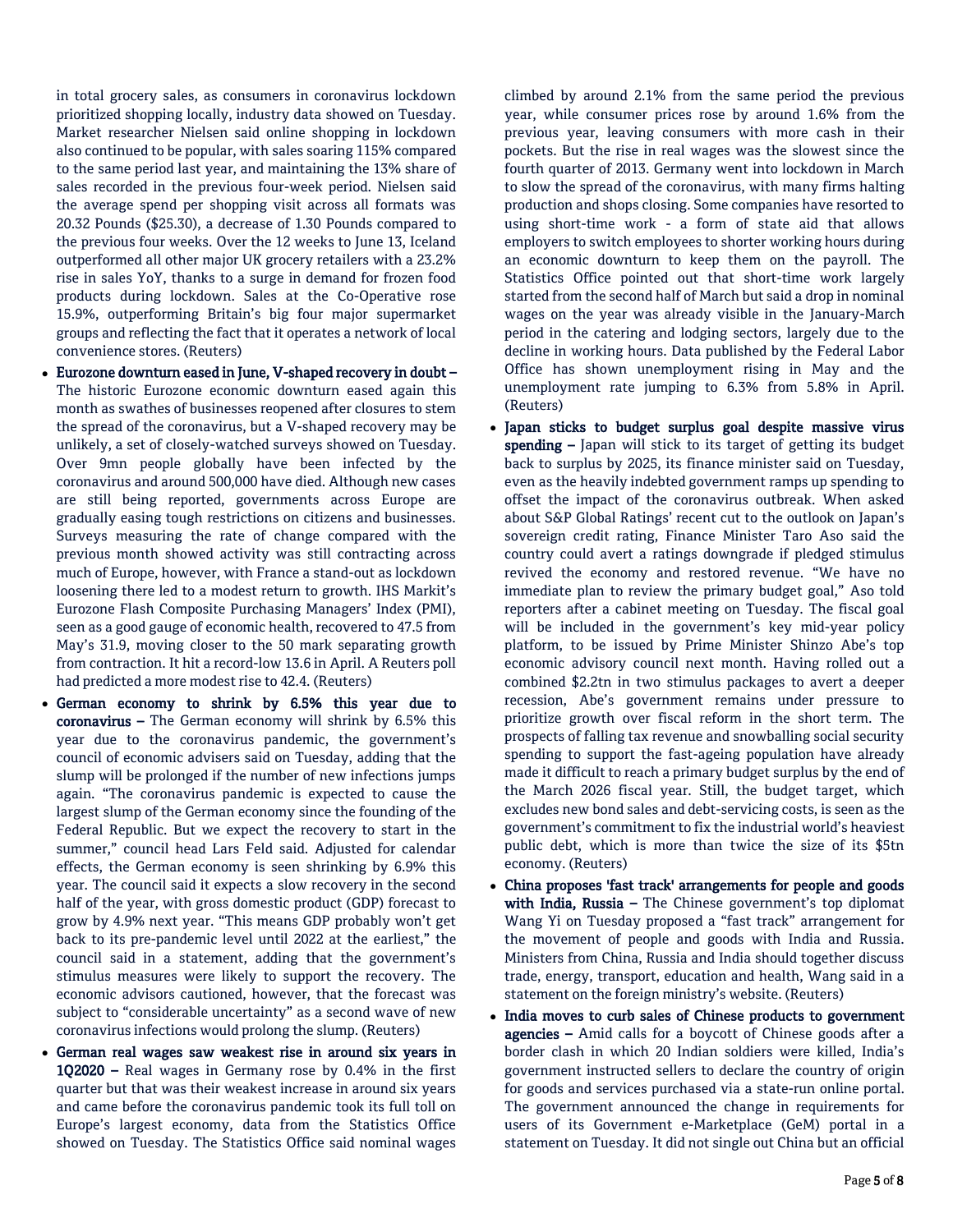source told Reuters the main objective was to identify items coming from China. Separately, the portal will provide a "Make in India" filter so that the government or its agencies could choose to buy only those products that meet the minimum 50% local content criteria, the statement said. Welcoming the decision, the industry chambers, pressure groups close to Prime Minister Narendra Modi's party asked the government to extend new rules to private online platforms. (Reuters)

- Brazil federal tax revenue slumps to a 15-year low in May Brazil's federal tax revenue slumped by almost a third in May to a 15-year low, the federal tax service said on Tuesday, reflecting the shock to economic activity from the quarantine and social isolation measures used to combat the COVID-19 pandemic. The tax take of 77.4bn Reais (\$15bn) in May marked a decline of 32.9% in real terms from the same month last year, although it was more than the 69.9 billion reais forecast in a Reuters poll of economists. It was the lowest monthly take since May 2005, highlighting the strain on public finances resulting from the crisis that will see government deficits and debts soar to record levels this year. The government is forecasting a primary deficit this year excluding interest payments of around 700bn Reais, or just under 10% of GDP, and a jump in overall debt to 93.5% of GDP. Treasury Secretary Mansueto Almeida has said these forecasts may be too optimistic, given the severity of the economic crisis that is choking government revenues and prompting a surge in emergency spending. The tax revenue service said the total tax take in the first five months of this year stood at 579.7bn Reais, down 11.9% in real terms from the same period last year. (Reuters)
- Brazil Central bank unveils credit program for small firms that could total 55.8bn Reais – Brazil's central bank will cut reserve requirements for banks extending loans to small and microsized firms, a program that could free up to 55.8bn Reais (\$11bn) of credit, it said in a statement on its website on Tuesday. The latest measure to make more liquidity available to small firms struggling in the economic downturn will be targeted at those with an annual revenue of up to 50mn Reais, and will have a period of three years. (Reuters)

### Regional

 GECF and OPEC renew commitment to work closer – The Gas Exporting Countries Forum (GECF) Secretariat leadership team, led by Secretary General, Yury Sentyurin, held discussions with OPEC Secretary-General, Mohammad Sanusi Barkindo and the OPEC delegation for the first Technical Meeting of the OPEC-GECF Energy Dialogue on June 22 via a webinar. The meeting reflected on the impact of the COVID-19 pandemic on the global economy, oil and gas markets, medium and long-term energy market assumptions and perspectives, as well as technical collaboration on data and statistics. The two organizations also renewed their commitment to laying the groundwork of closer collaboration even under the unprecedented circumstances being faced by the global economy. The meeting also reached a consensus on the importance of energy security and maintaining stability in the energy markets as well as supporting and promoting the unique importance of multilateralism. (Peninsula Qatar)

- OPEC+ laggards fall in line with push for compensatory oil cuts – OPEC+ nations that had been pumping more oil than their quotas allow for are starting to fall in line and provide details to other members of the cartel on how they'll make extra reductions to compensate. Nigeria, Angola, Gabon and Brunei have submitted plans to the OPEC secretariat in Vienna this week showing that output will be throttled back, according to delegates who asked not to be identified. Iraq and Kazakhstan delivered their schedules at an OPEC+ meeting last week. The OPEC and its partners committed to cutting supply by 9.7mn bpd -- about 10% of global production until at least the end of July to offset the collapse in demand caused by the coronavirus crisis. Implementation of the accord has been patchy. At a monitoring meeting last week, countries that had not fulfilled their curbs promised to make up the shortfall with additional reductions over the coming months. That amounts to 1.26mn bpd, spread out between now and September. Iraq, a habitual laggard, will account for just under half of the total. Having implemented only 46% of its promise to reduce supply by 1.06mn bpd in May, it will now cut an additional 573,000 a day over the next three months. It is obligated to lower production by an extra 57,000 in July, and then 258,000 in August and September. Nigeria, the next-biggest transgressor within the OPEC cartel, has pledged to make up for its 180,000 barrel-a-day overproduction in May by cutting an extra 45,000 a day each month between June and September. (Bloomberg)
- APICORP starts marketing 5-year dollar bonds The Arab Petroleum Investments Corporation (APICORP), a Saudiheadquartered multilateral development bank, began marketing benchmark five-year US dollar-denominated bonds on Tuesday, a document showed. APICORP gave initial price guidance of around 130 basis points (bps) over mid swaps for the notes, the document from one of the banks arranging the sale showed. APICORP is taking indications of interest and the deal is expected to close on Wednesday. In April, APICORP hired Citi, Goldman Sachs and Standard Chartered to arrange investor calls for a potential bond sale. Those banks are acting as global coordinators and are joined by Emirates NBD Capital as joint lead managers and joint bookrunners. Sources said APICORP was waiting for a better window to issue as it disagreed with investors on pricing, but the debt markets have improved significantly since. Two sources familiar with the matter said investors wanted a spread of more than 200 bps and APICORP wanted a spread of 100 bps. (Reuters)
- Emirates NBD begins new round of job cuts Emirates NBD, Dubai's largest bank, began cutting hundreds of jobs this week after the impact of the coronavirus crisis accelerated planned lay-offs, sources said. Although the full scale of the redundancies was not immediately clear, one source estimated Emirates NBD is cutting some 10% of its staff, equivalent to around 800 people. The majority were made in the UAE, the Arab world's second-biggest economy, they told Reuters. Emirates NBD said in a statement sent to Reuters that recent developments have had a significant impact on the economy, the financial services sector and the bank. "This has meant letting go of some of our colleagues as we right size to meet our anticipated future business needs, especially in the light of the economic forecasts that point towards challenging times ahead," it said. "We remain optimistic that, as the UAE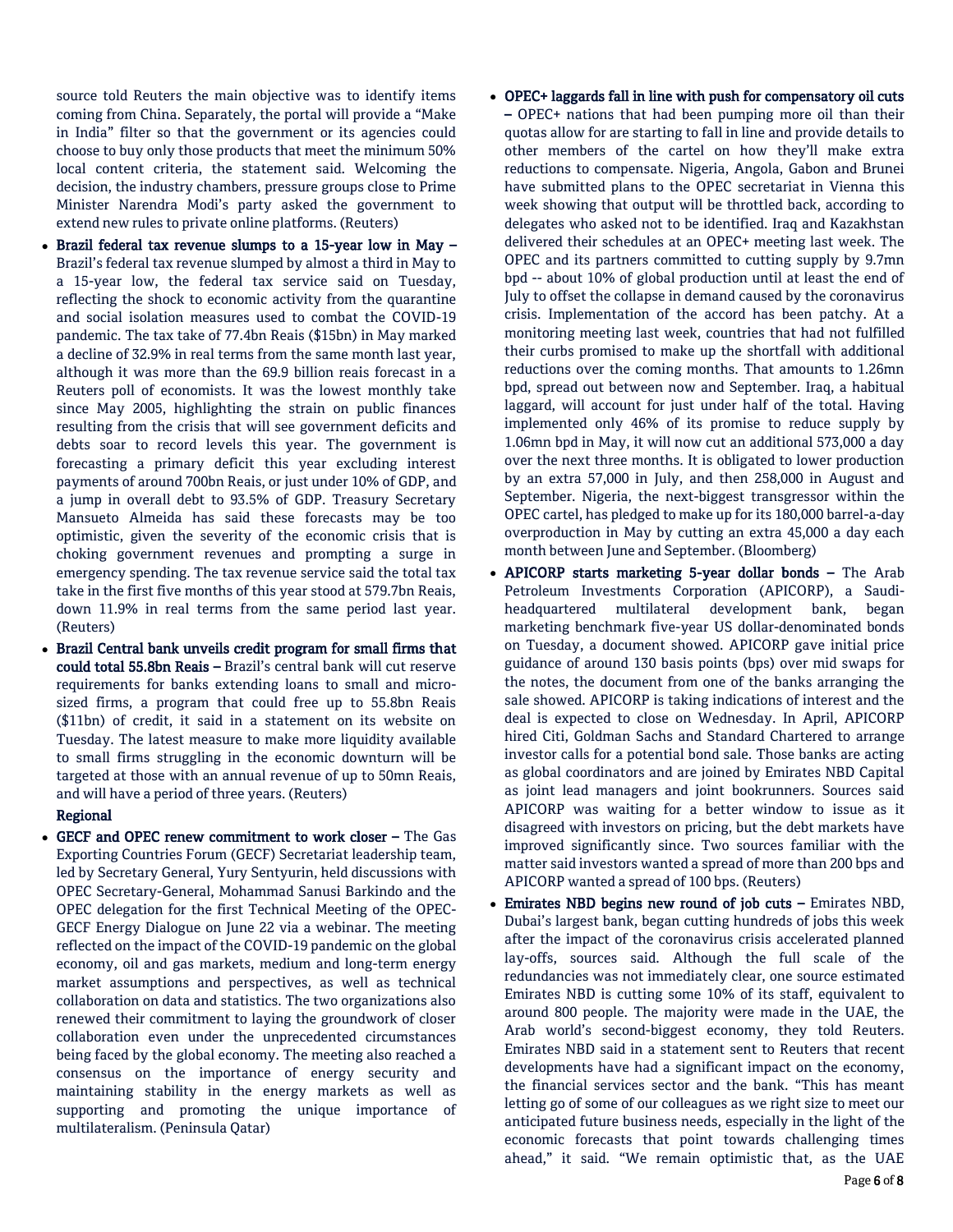economy opens up, Emirates NBD will have the right structure to continue to support customers and help businesses grow and prosper." A second source said the cuts will likely include employees from the private banking arm and other parts of Emirates NBD. "It was already in the plan for 2020, especially with the digitalization of the bank, but the impact of coronavirus accelerated it," one of the sources said. Emirates NBD planned to invest AED1bn in digital technology over four years ending 2020. (Reuters)

- Dubai Islamic Bank sells \$300mn in 2026 Sukuk reopening, document shows – Dubai Islamic Bank (DIB), the largest Islamic lender in the UAE, sold \$300mn in a reopening of its existing Sukuk issuance maturing in 2026, a document showed on Tuesday. The bank set the spread at 240 basis points (bps) over mid swaps for the so-called "tap" of the Islamic bonds, tightening from an initial price guidance of about 250 bps over mid swaps, the document from a bank arranging the deal showed. Under a bond tap, an existing transaction is reopened for subscription, using the same documentation as before. DIB received about \$600mn in orders for the tap. Earlier this month, the bank sold \$1bn in Sukuk due in January 2026. The issuance is due to be settled on June 30. DIB, Emirates NBD Capital, First Abu Dhabi Bank, HSBC, the Islamic Corporation for the Development of the Private Sector and Standard Chartered arranged the sukuk reopening. (Reuters)
- ADNOC infrastructure deal backed by \$8bn bridge financing  $-A$ consortium of international investors obtained an \$8bn bridge loan provided by 17 banks for a gas infrastructure deal Abu Dhabi National Oil Company (ADNOC) announced on Tuesday, sources said. ADNOC said earlier it had signed a \$10bn deal with investors including Global Infrastructure Partners, Brookfield Asset Management, Singapore's sovereign wealth fund GIC, Ontario Teachers' Pension Plan Board, NH Investment & Securities and Italy's Snam. The investors will acquire a 49% stake in ADNOC Gas Pipeline Assets, a newly formed subsidiary of ADNOC with lease rights to 38 pipelines, with ADNOC holding the remaining 51% majority stake, the company said. The pipeline assets were valued at \$20.7bn. The acquisition was backed by an \$8bn bridge loan provided by 17 banks, said three sources familiar with the matter. The bank group includes Abu Dhabi Commercial Bank, BNP Paribas, Credit Agricole, Emirates NBD, First Abu Dhabi Bank, HSBC, Japan's MUFG, Societe Generale, and Standard Chartered. The financing, which received commitments of almost \$14bn, has a duration of two years and two six-month extension options. The group of investors plans to replace the loan with a bond issuance at or before its maturity, the sources said. ADNOC will keep a tight lid on its cost amid low oil prices and a gradual recovery in global energy demand, the company's Chief Executive told Reuters. Sultan al-Jaber also said that ADNOC will continue to work with strategic investors to attract foreign capital and focus on maximizing value from its resources. (Reuters)
- Kuwait sells KD200mn 91-day bills; bid-cover at 13.36x Kuwait sold KD200mn of 91-day bills due on September 22, 2020. Investors offered to buy 13.36 times the amount of securities sold. The bills have a yield of 1.25% and settled on June 23, 2020. (Bloomberg)
- Moody's downgrades Oman for a second time in 2020 as oil dips – Oman's sovereign rating was cut for a second time this year by Moody's Investors Service as a lower crude price environment will likely slash the Gulf nation's oil revenue. The rating company downgraded the sovereign a notch lower to Ba3 -- three levels into its non-investment grade scale, and changed its outlook to negative, according to a statement. In March, Moody's put Oman on review for the downgrade, saying the country's low fiscal strength will likely place pressure on its finances. Its assessment is now on par with S&P and one level below that of Fitch Ratings. "The downgrade reflects the conclusion that in a lower oil price environment, which Moody's now assumes will persist into the medium term, the government will unlikely be able to significantly offset the oil revenue loss and avoid a large and durable deterioration in its debt and debt affordability metrics or erosion of its fiscal and foreign currency buffers," according to the statement. (Bloomberg)
- Oman switches to fiscal surplus after spending cuts Oman switched to a fiscal surplus in the first four months of the year after it cut public spending amid low oil prices and the coronavirus crisis, official figures showed. While other Gulf states resorted to debt to fill state coffers, Oman - which has over \$20bn in outstanding bonds rated junk by major rating agencies - has avoided international markets after a spike in borrowing costs in recent months. But severe cuts in public expenditure have led to a surplus of OMR134.2mn in January-April from a deficit of OMR133.2mn a year earlier, the figures released by the national statistics agency showed. "Fiscal consolidation through expenditure rationalization and sharper non-oil revenue generation is showing up in the statistics," Head of MENA research and strategy at MUFG, Ehsan Khoman said. Between March and April Oman's finance ministry directed government agencies to implement several cuts to their operational and development budgets. It reduced spending for defence and security from January to April by over 17% YoY to OMR838.8mn and development expenditure for civil ministries during the same period by nearly 48% to OMR171.2mn, the figures showed. (Reuters)
- Oman launches loan program for businesses affected by coronavirus outbreak – Oman's ruler Haitham bin Tariq Al-Said on Tuesday announced an emergency interest-free loan program for businesses most affected by the coronavirus pandemic, especially small and medium sized firms, state television reported. (Reuters)
- Bahrain sells BHD100mn 364-day bills; bid-cover at 1.04x Bahrain sold BHD100mn of 364-day bills due on June 24, 2021. Investors offered to buy 1.04 times the amount of securities sold. The bills were sold at a price of 97.253, having a yield of 2.79% and will settle on June 25, 2020. (Bloomberg)